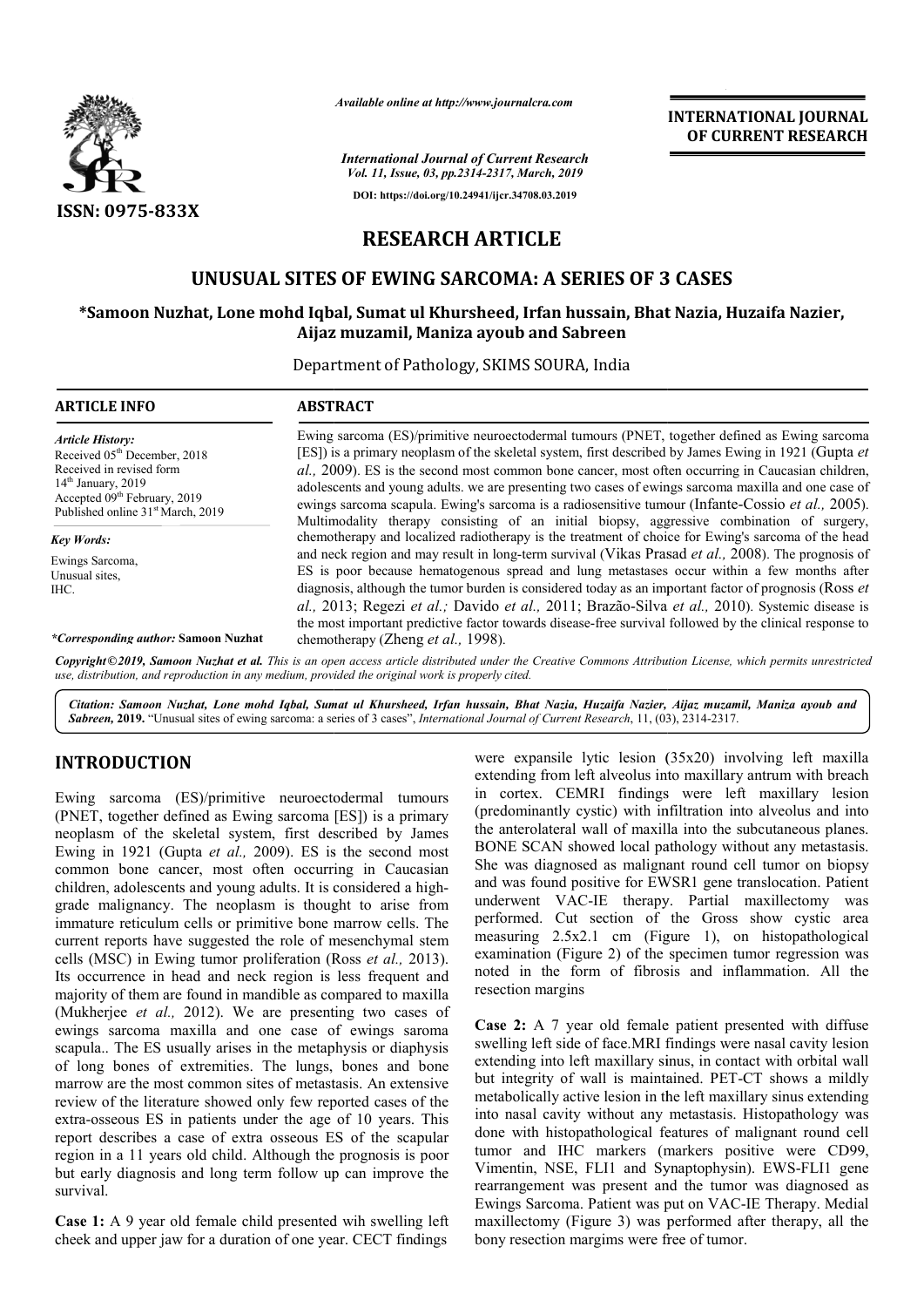**Case 3:** A 12 year old boy presented with progressively increasing swelling right shoulder since 1 year .NCCT Chest show lytic lesion involving right scapula with large extraosseous soft tissue density seen measuring 5x4 cm (Figure 4). Histopathology (Figure 5  $\&$  6) and immunohistochemistry of the tissue biopsy was done IHC markers (Figure 7) positive were CD99, Vimentin, NSE, FLI1 and Synaptophysin. Ki67 was 30%. EWS-FLI1 gene rearrangement was present and the tumor was diagnosed as Ewings Sarcoma.



**Figure 1. Photomicrograph shows cystic area measuring 2.5x2.1 cm in the left maxillary sinus**



**Figure 2.Photomicrograph shows small round tumor cells infiltrating the bony trabeculae (H & E 40 x10)**



**Figure 3. Photomicrograph shows small blue round tumor cells infiltrating the maxillary cortical bone. (H&E, 40x10)**



**Figure 4. NCCT Chest showing lytic lesion involving right scapula with large extra osseous soft tissue density seen measuring 5x4 cm)**



**Figure 5. Photomicrograph shows Gross specimen of scapula with multicystic areas filled with necrosis**



**Figure 6. Photomicrograph shows small round tumor cells arranged in nests infiltrating the surrounding tissue (H&E, 40x10)**

### **DISCUSSION**

After osteosarcoma, ES/Peripheral Neuro-Ectodermal Tumor (PNET) is the second most frequent primary malignant tumor occurring in bone. However, it is rare for ES/PNET to be found in the head and neck region (Gupta *et al.,* 2009; Ross *et al.,* 2013). PNET is a rare malignant tumor of ES family of tumors which include ES, PNET and Askins tumor (Ross *et al.,* 2013). ES and PNET share a common karyotype translocation  $t(11;12)$  (q24;q12).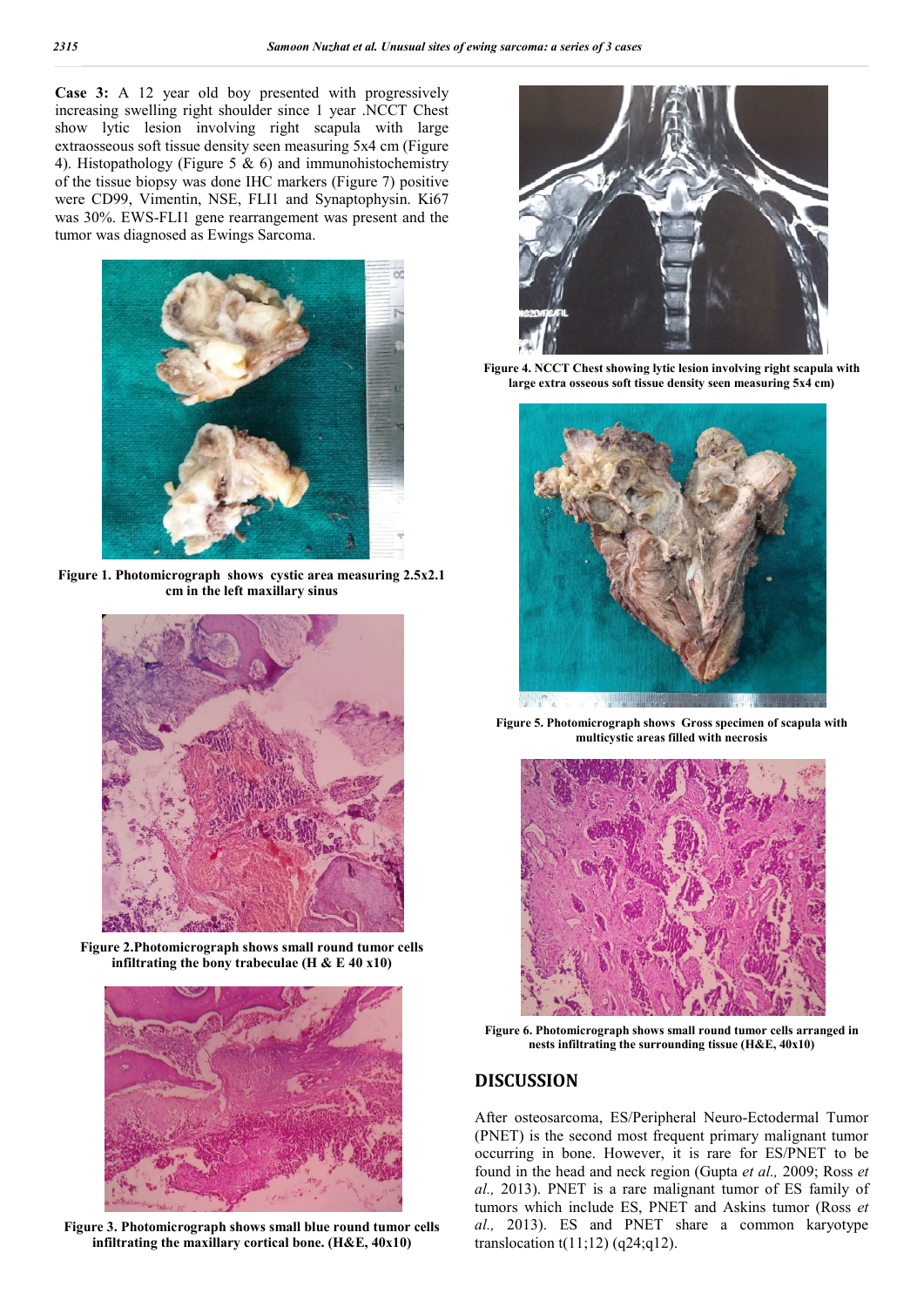

**Figure 7. Photomicrograph shows Ihc positive for vimentin ,CD99, synaptophysin and FLI1**

PNET is thought to be arising from soft tissues and ES in bone. Both ES and PNET share a high level of expression of the CD99 antigen (MIC-2 gene product). Because of these findings many investigators now believe that ES and PNET belong to same spectrum of tumors with different morphological patterns (Hafezi *et al.,* 2011; Allam *et al.,* 1999; Regezi *et al.*). Approximately 4% of Ewing's sarcoma cases have arisen in the bones of head and neck with 1% occurring in the jaws. When the jaws are involved it frequently involves the mandible than maxilla (Kaler and Sheriff , 2013; Varshney *et al.,* 2007; Hafezi *et al.,* 2011; Allam *et al.,* 1999; Regezi *et al.*). The lesion is predominantly seen in children and young adults. It has characteristic radiographic picture described by some authors as "onion skin appearance" especially in the long bones, but such pattern is less commonly seen in lesions of jaws (Kawabata *et al.,* 2008; Regezi *et al.*). With respect to teeth, some of the radiological features noted include periodontal space widening, loss of lamina dura, root resorption, displacement or more commonly destruction of unerupted tooth follicles. MRI is considered to be an important tool to determine the extent of the lesion and for monitoring the effects of chemotherapy on the tumor (Lopes *et al.,* 2007; Coskun *et al.,*  2005). Soft tissue ES is a rapidly growing, round-cell, malignant tumour which can reach 10 cm size by the time

diagnosis is made. Commonly affected extra-osseous sites are the paravertebral spaces, lower extremities, head and neck, and pelvis. A few cases of extraosseous ewings sarcoma scapula are reported in literature. Ewing's sarcoma is composed of uniform small, round, undifferentiated tumour cells with round or oval nuclei exhibiting a fine chromatin pattern, small nucleoli and scanty cytoplasm usually crowded in sheets or segregated in lobules by fine fibrovascular septa (Regezi *et al.,*). The intracytoplasmic glycogen may be demonstrated by PAS stain in 75% of the cases, but it is not pathognomonic and conclusive because other small round cells may show the presence of glycogen as well. Since Ewing's sarcomas are usually vascular; hemorrhagic areas and extensive necrosis are common (Ross *et al.,* 2013; Mukherjee *et al.,* 2012; Regezi *et al.*). Histopathologically the tumor must also be differentiated from other small round cell tumor such as mesenchymal chondrosarcoma, rhabdomyosarcoma, malignant lymphoma, eosinophilic granuloma, neuro-endocrine tumors and metastatic neuroblastoma (Vikas Prasad, 2008). The use of immunohistochemistry has helped in the diagnosis of this tumor (Infante-Cossio *et al.,* 2005). In general, the tumor cells are positive for vimentin and CD99 and negative for neural, skeletal, vascular and lymphoid cell markers (Fiorillo *et al.,*  1996; Davido *et al.,* 2011; Brazão-Silva *et al.,* 2010).